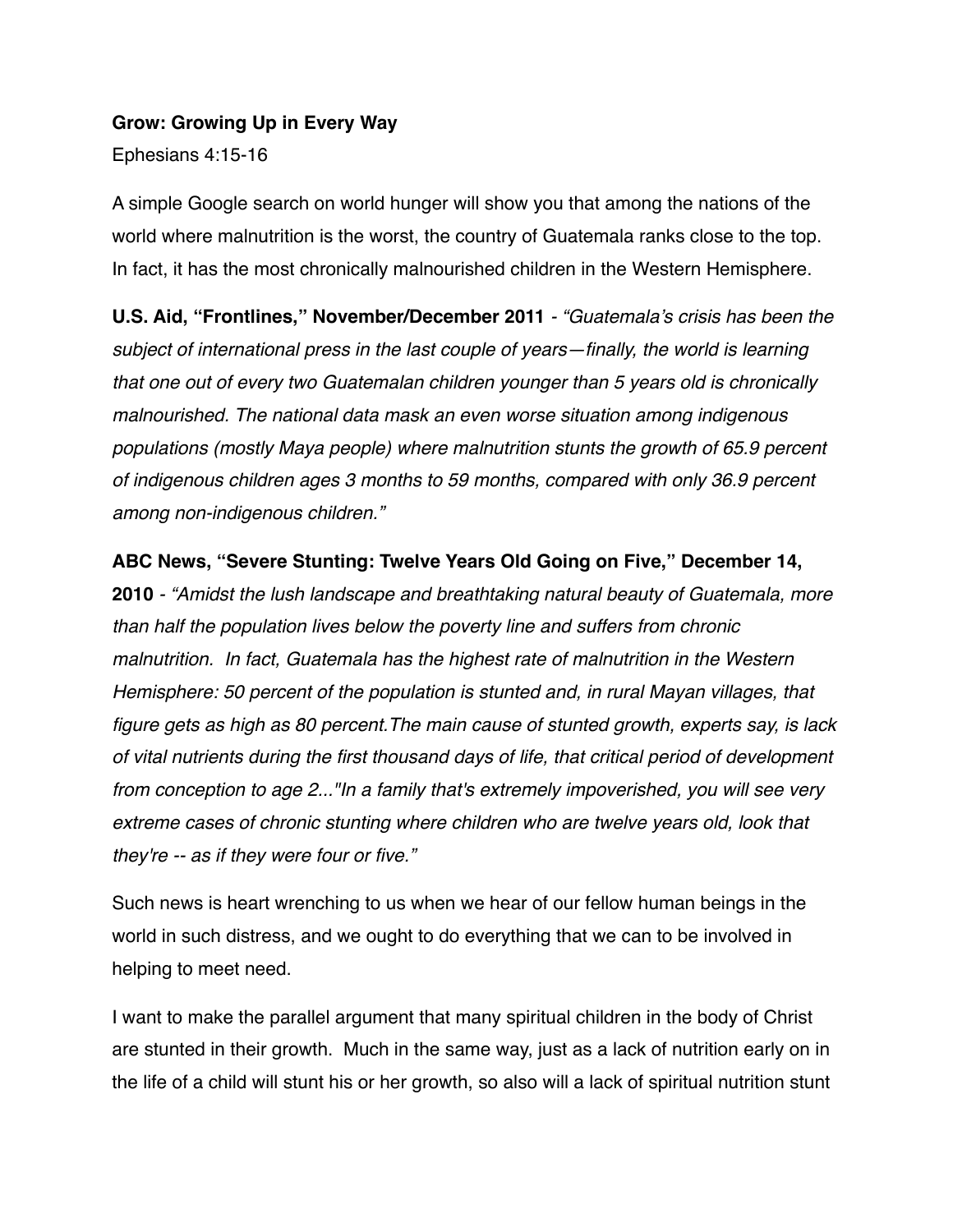the growth of a believer. Far too many in the body of Christ who ought to be spiritually mature still look and act like small children.

**Hebrews 5:12-14 - "For though by this time you ought to be teachers, you need someone to teach you again the basic principles of the oracles of God. You need milk, not solid food, for everyone who lives on milk is unskilled in the word of righteousness, since he is a child. But solid food is for the mature, for those who have their powers of discernment trained by constant practice to distinguish good from evil."**

Growth is comprehensive, meaning that when a body is healthy and getting the right nutrients, every part of that body grows and develops. Paul tells the Ephesian church that spiritual growth is comprehensive. It is the will of God that the whole body of Christ grow up in every way into Him who is the head.

This passage comes in context with Paul's words about the gifted men that God has given the church for the purpose of equipping the church to be actively involved in ministry.

The goal of equipping and ministry involvement is mature manhood, the measure of the stature of the fulness of Christ. This is so that we are no longer children in the faith but spiritually mature, self-reproducing disciples of Christ who live lives centered around the mission of God to make disciples.

According to what Paul writes in these verses and throughout the remainder of the letter, growing up in every way involves several components.

## **1. CLOSER in relationship with Christ**

*"Rather, speaking the truth in love, we are to grow up in every way into Him who is the head, into Christ."*

Paul has already said in verse 13 that the goal in the Christian life is that "we all attain to the unity of the faith and of the knowledge of the Son of God."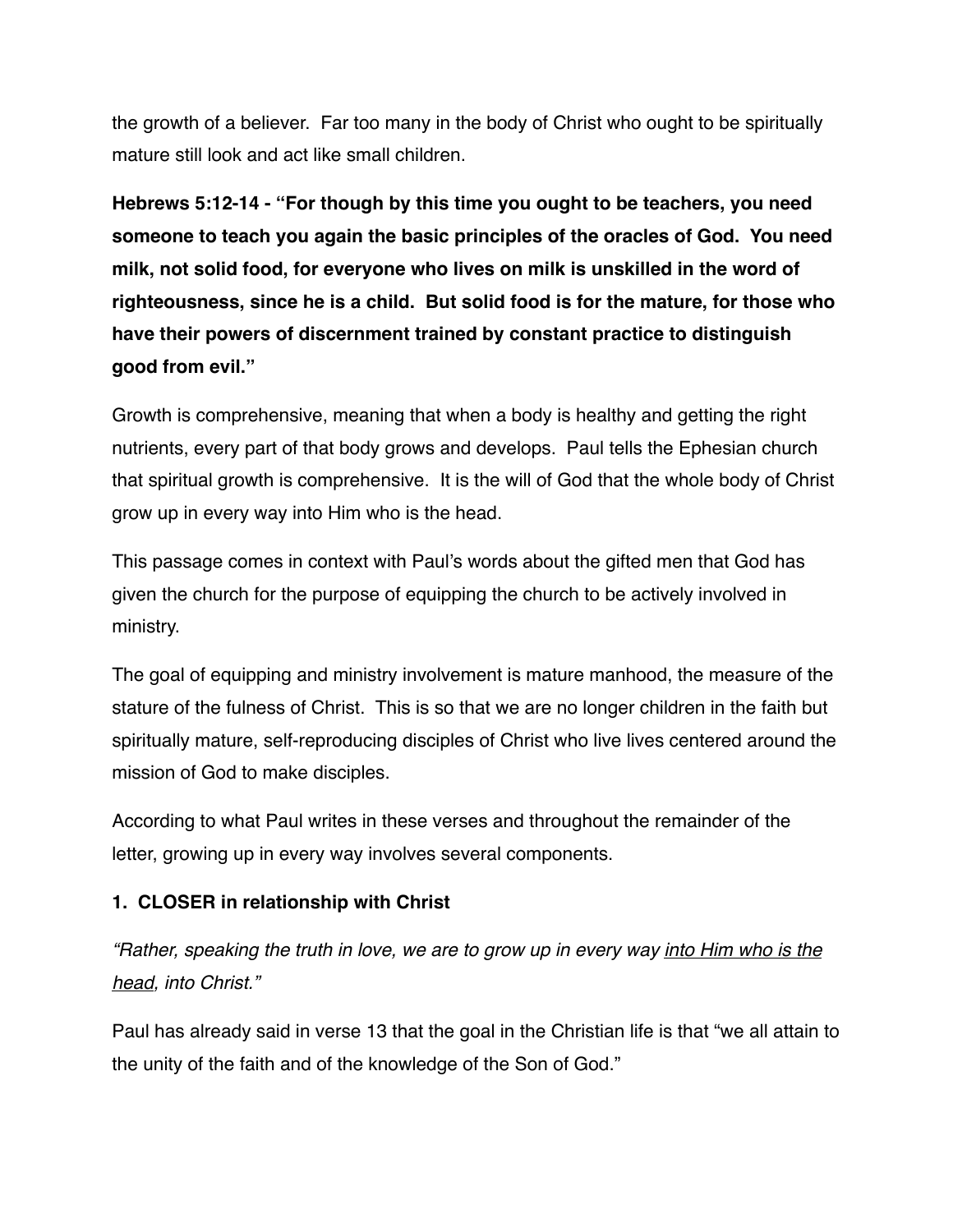The knowledge he is speaking of is not mere intellectual knowledge, but deep and experiential intimate knowledge. It is not simply knowing about Christ; it is knowing Christ.

How does a believer grow in the knowledge of God? Through the careful and consistent practice of spiritual disciplines.

### **1 Timothy 4:7 - "Train yourself for godliness."**

#### **"Train"** *- word is 'gymnazo' and means to exercise naked*

Very often in Greek culture, athletes who were training for some contest would rigorously discipline themselves and train without wearing any clothes so as to ensure they were free from hindrance.

Spiritually, the idea that is being conveyed is that I strip myself of all that would hinder me from pursuing uncompromising obedience to Christ. It also means that I embrace discipline.

**Donald Whitney** *- "God uses three primary catalysts for changing us and conforming us to Christlikeness, but only one is largely under our control. One catalyst the Lord uses to change us is people. As iron sharpens iron, so one man sharpens another (Proverbs 27:17). Sometimes God uses our friends to sharpen us more into Christlike living, and sometimes He uses our enemies to file away our rough, ungodly edges. Parents, children, spouses, coworkers, teachers, neighbors, pastors--God changes us through these people. Another change agent God uses in our lives is circumstances. The classic text for this is Romans 8:28: For we know that in all things God works for the good of those who love Him, who have been called according to His purpose. Financial pressures, physical conditions, even the weather are used in the hands of Divine Providence to stimulate His elect toward holiness. Then there is the catalyst of the Spiritual Disciplines. This catalyst differs from the first two in that when He uses the disciplines, God works from the inside out."*

Growth in godliness does not happen apart from the regular practice of disciplines.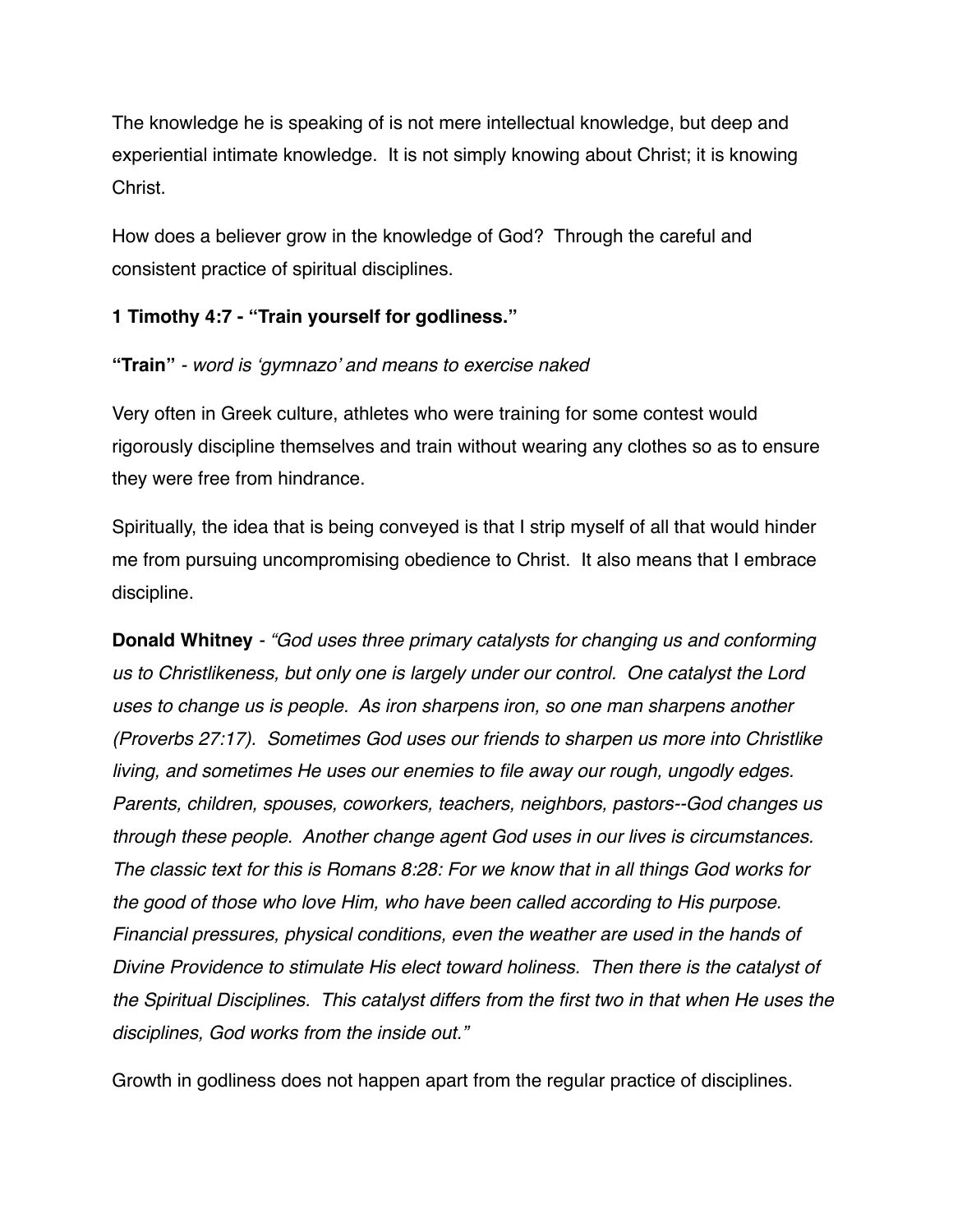Before I mention some of these, let me once more emphasize that we pursue growth in our lives through practicing spiritual discipline, not to be accepted, but because we have been accepted. It is grace that frees us to pursue discipline.

Though not an exhaustive list, some of the most important disciplines we should practice to grow in our knowledge of God are:

- Careful study of God's Word
- Prayer and Fasting
- Discipling relationship with a mature believer

## **2. CONNECTED with fellow believers**

*"...from whom the whole body, joined and held together by every joint with which it is equipped."*

The close, tight-knit relationship of the body is the result of Christ's life and power. The Head supplies life to the body and holds the body together.

Paul used two participles to describe how the body is connected to the Head and how each member is connected together.

**"Joined"** *- was used in classical Greek for the "cable" which holds the ship or the "halter" which ties the horse to the stall; used to describe a "bond" in the NT*

**"Held Together"** *- to cause to walk together; to unite*

These participles are in the present tense, indicating an ongoing process that is taking place in the healthy, growing body.

**Kenneth Wuest** *- "The life of the Head flowing through the bands of supply, is constantly joining together and causing to grow together the individual members, this process being controlled or dominated by the operative energy put forth, the volume or strength of this operative energy coming from the Head of the Body, being determined by the capacity of each part to hold and allow to operate in him or her. That is, the*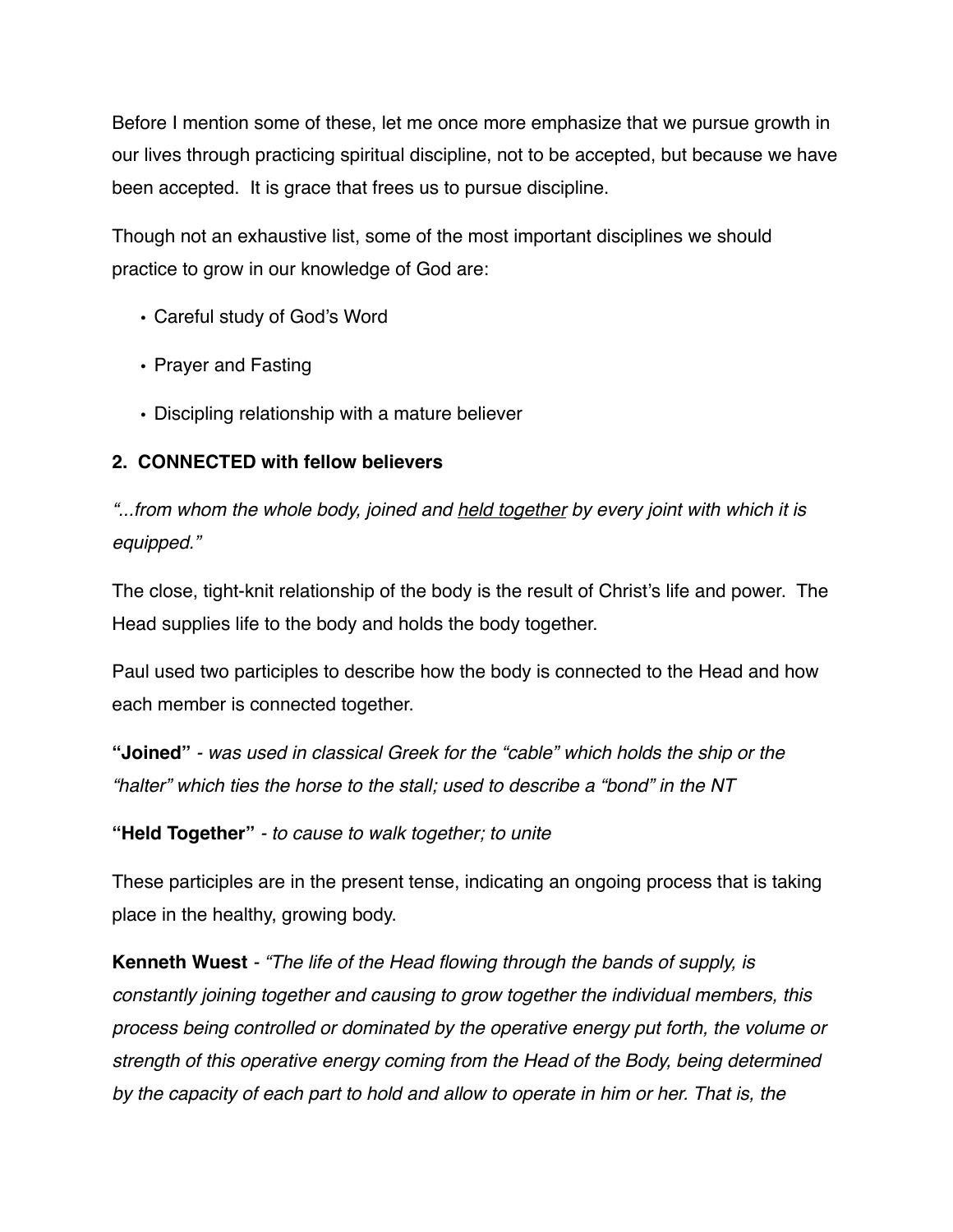*degree to which this life of the Head flowing through the members operates, joining the members of the Body more closely together into a more compact organic union, is determined by the individual saint's fellowship with the Lord and with his fellow saints. This more compactly built Body will show in the closer ties of Christian love and brotherhood as exhibited by the saints in their Christian experience."*

Christian growth is the result of closer communion with Jesus and closer communion with His body, the church.

The church of Jesus Christ is held together by the common bond that we share, a relationship called 'koinonia' in the original language. It is a relationship that describes our common life in Christ.

Growth demands that we grow close to Jesus and one another.

#### **Acts 2:44 - "And all who believer were together and had all things in common."**

They worshiped corporately together in the temple courts and they met together from house to house. They were a faith family, a community of worshipers who were devoted to Jesus Christ and to one another.

#### **The Christian Post, "Justin Bieber: I Don't Have to Go to Church," (January 2012)**

*- "With more to say about his faith, Bieber, who is currently recording his next album Believe, told V Magazine, according to the New York Post, "A lot of people who are religious, I think they get lost. They go to church just to go to church...I'm not trying to disrespect them ... but for me, I focus more on praying and talking to Him. I don't have to go to church."*

Far too many people have this kind of mentality in the way that they approach the church. They view the church as optional rather than essential.

Part of the problem is the consumerist mindset that we have unintentionally cultivated through the way that we have done church. We have pandered to preferences and people-pleasing so much that we have created a monster of epic proportions that views the church as nothing more than a Sunday morning event.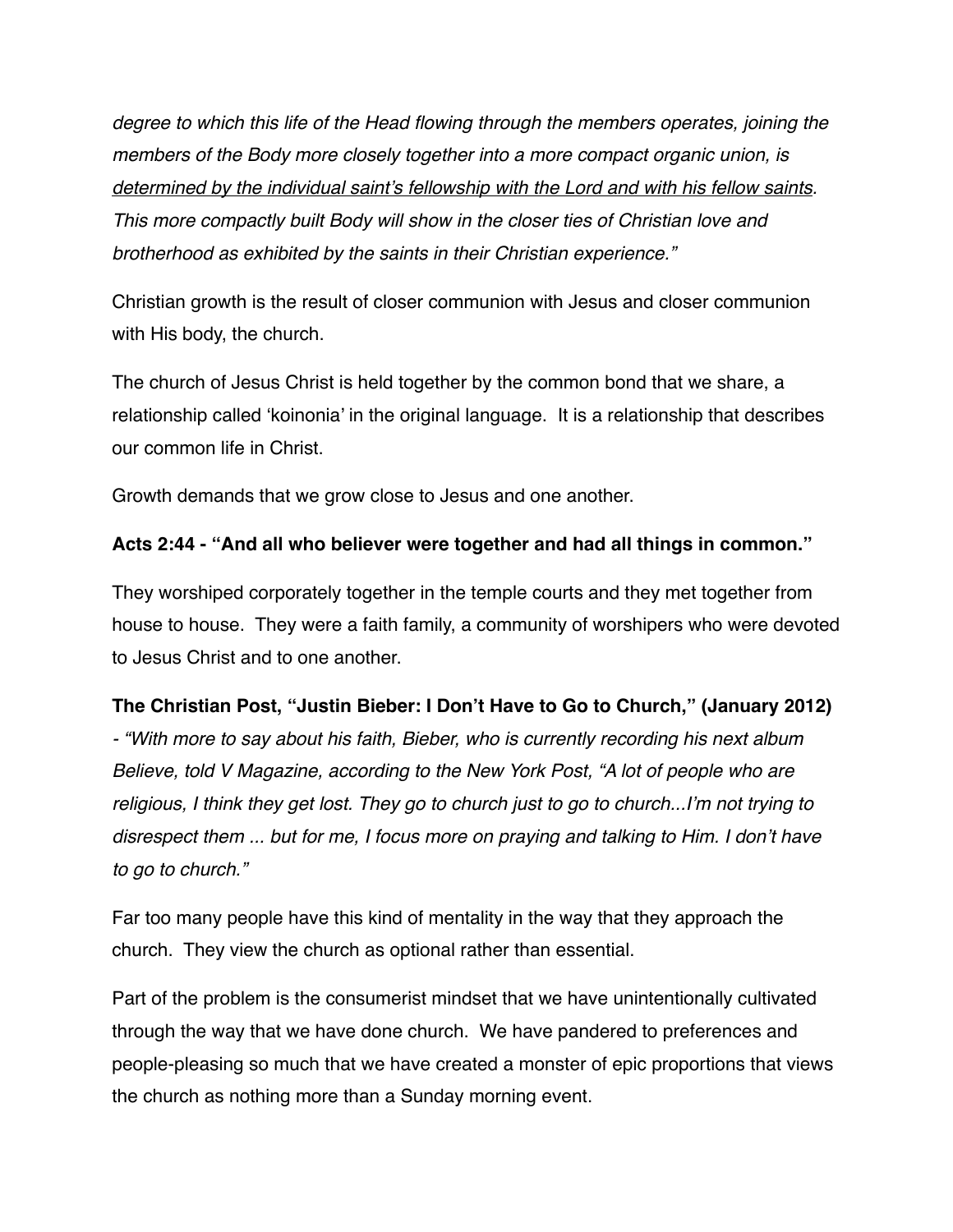**Elton Trueblood** *- "Cheap Christianity can usually pull a pretty good attendance on Sunday morning. It is cheap whenever the people think of themselves as spectators at a performance."*

This kind of mentality results in a loose affiliation rather than a devoted participation. It is shallow and totally unlike the fellowship of the early church.

## **3. COMPLETE through serving others**

## *"...when each part is working properly."*

The context shows that the participles, "joined" and held together," are designed to strongly emphasize the interplay of the different ministries and tasks within the body: "from whom the whole body—as one which is fitted and held together by each link which serves to support it—corresponding to the activity appropriate to each part achieves growth of the body to the building up of itself in love."

Believers have not been equipped to stagnate but to serve. We have not been gifted to be complacent in ministry, but rather to be committed to ministry. We not been saved to be indifferent to service but to be involved in service.

It is impossible to grow spiritually mature apart from serving others and being involved in ministry.

Just like anything else, the motive of the heart is perhaps more important to God than the act of service itself. Serving can sometimes be done from a wrong motive, from a self-righteous motive rather than Christ-honoring motive.

## **Richard Foster, "Celebration of Discipline"**

*"Self-righteous service comes through human effort. True service comes from a relationship with the divine Other deep inside.*

*Self-righteous service is impressed with the "big deal." True service finds it almost impossible to distinguish the small from the large service.*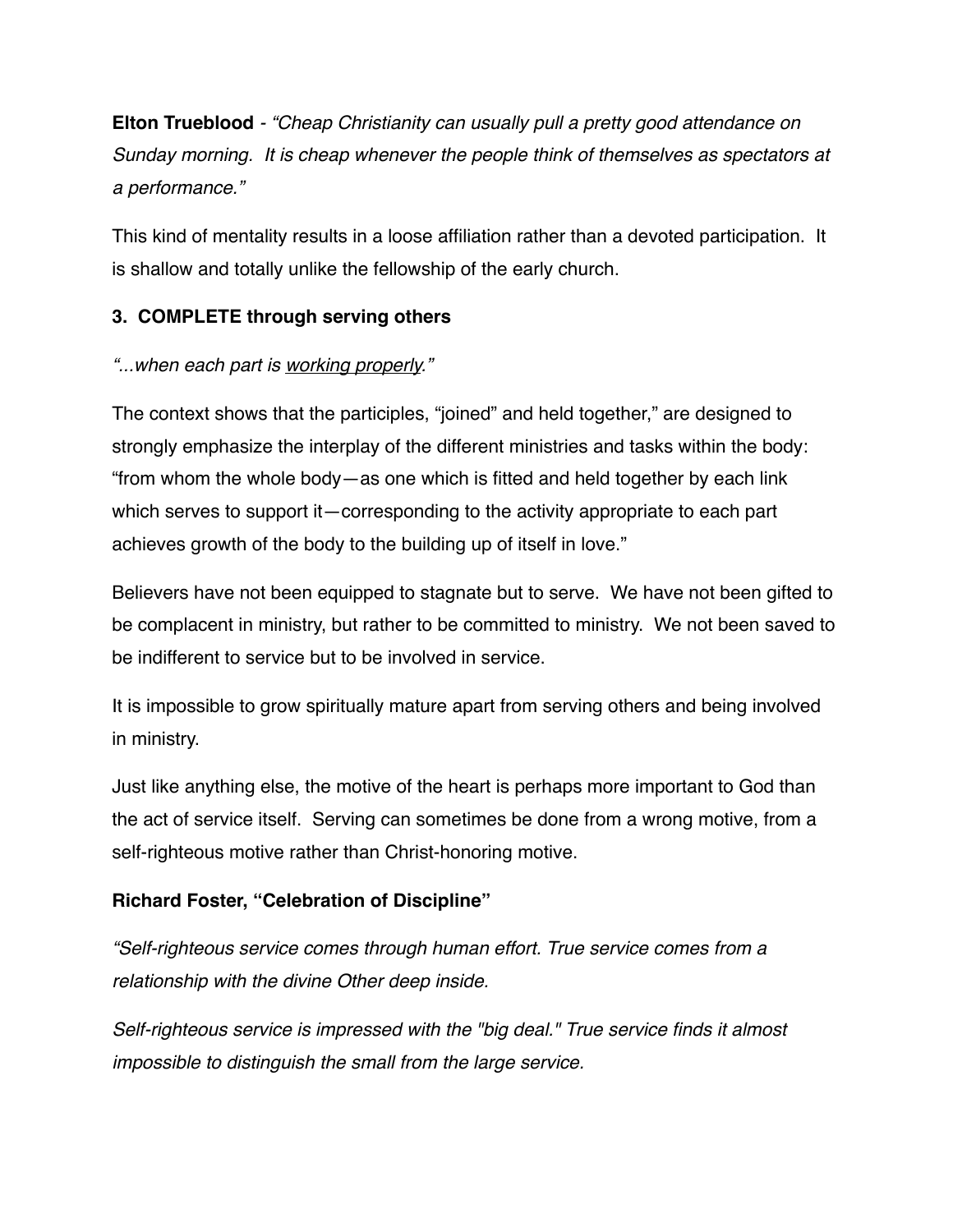*Self-righteous service requires external rewards. True service rests contented in hiddenness.*

*Self-righteous service is highly concerned about results. True service is free of the need to calculate results.*

*Self-righteous service picks and chooses whom to serve. True service is indiscriminate in its ministry.*

*Self-righteous service is affected by moods and whims. True service ministers simply and faithfully because there is a need.*

*Self-righteous service is temporary. True service is a life-style.*

*Self-righteous service is without sensitivity. It insists on meeting the need even when to do so would be destructive. True service can withhold the service as freely as perform it.* 

*Self-righteous service fractures community. True service, on the other hand, builds community.*

John Maxwell tells the story of how during World War II, England needed to increase its production of coal. Winston Churchill called together labor leaders to enlist their support. At the end of his presentation he asked them to picture in their minds a parade which he knew would be held in Picadilly Circus after the war.

First, he said, would come the sailors who had kept the vital sea lanes open. Then would come the soldiers who had come home from Dunkirk and then gone on to defeat Rommel in Africa. Then would come the pilots who had driven the Luftwaffe from the sky.

Last of all, he said, would come a long line of sweat-stained, soot-streaked men in miner's caps. Someone would cry from the crowd, 'And where were you during the critical days of our struggle?' And from ten thousand throats would come the answer, 'We were deep in the earth with our faces to the coal.'"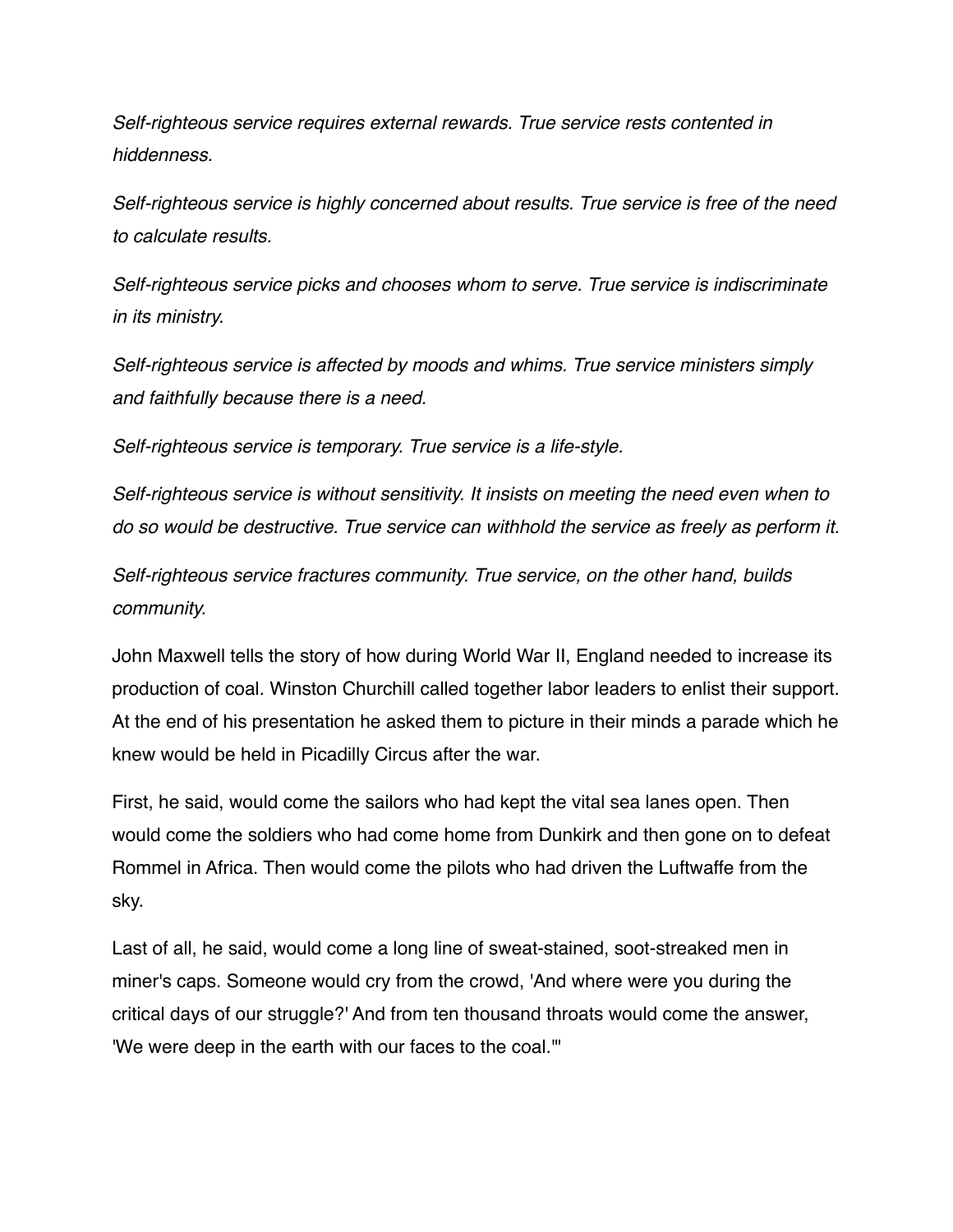Not all service in the church is prominent and glamorous. But it is often the people with their "faces to the coal" who help the church accomplish its mission.

**Warren Wiersbe** *- "We realize that, as members of the one body and a local body, we belong to each other, we affect each other, and we need each other. Each believer, no matter how insignificant he may appear, has a ministry to other believers. The body grows as the individual members grow, and they grow as they feed on the Word and minister to each other."*

#### **4. CONSISTENT in sharing the gospel**

*"...makes the body grow so that it builds itself up in love."*

The body of Christ grows and multiplies as members are faithful to share the gospel with unbelievers. Conversion growth is always characteristic of a healthy church.

**"Builds"** *- used to describe the construction of houses; the idea is that of edification*

Paul uses this same metaphor of building elsewhere.

# **1 Corinthians 3:9 - "For we are God's fellow workers. You are God's field, God's building."**

Jesus Christ is building His church brick by brick, person by person, and He does so through believers who are equipped and who embrace His mission.

The gospel is what builds the church.

**Acts 20:32 - "And now I commend you to God and to the word of His grace, which is able to build you up and to give you the inheritance among all those who are sanctified."**

**1 Thessalonians 5:11 - "Therefore encourage one another and build one another up, just as you are doing."**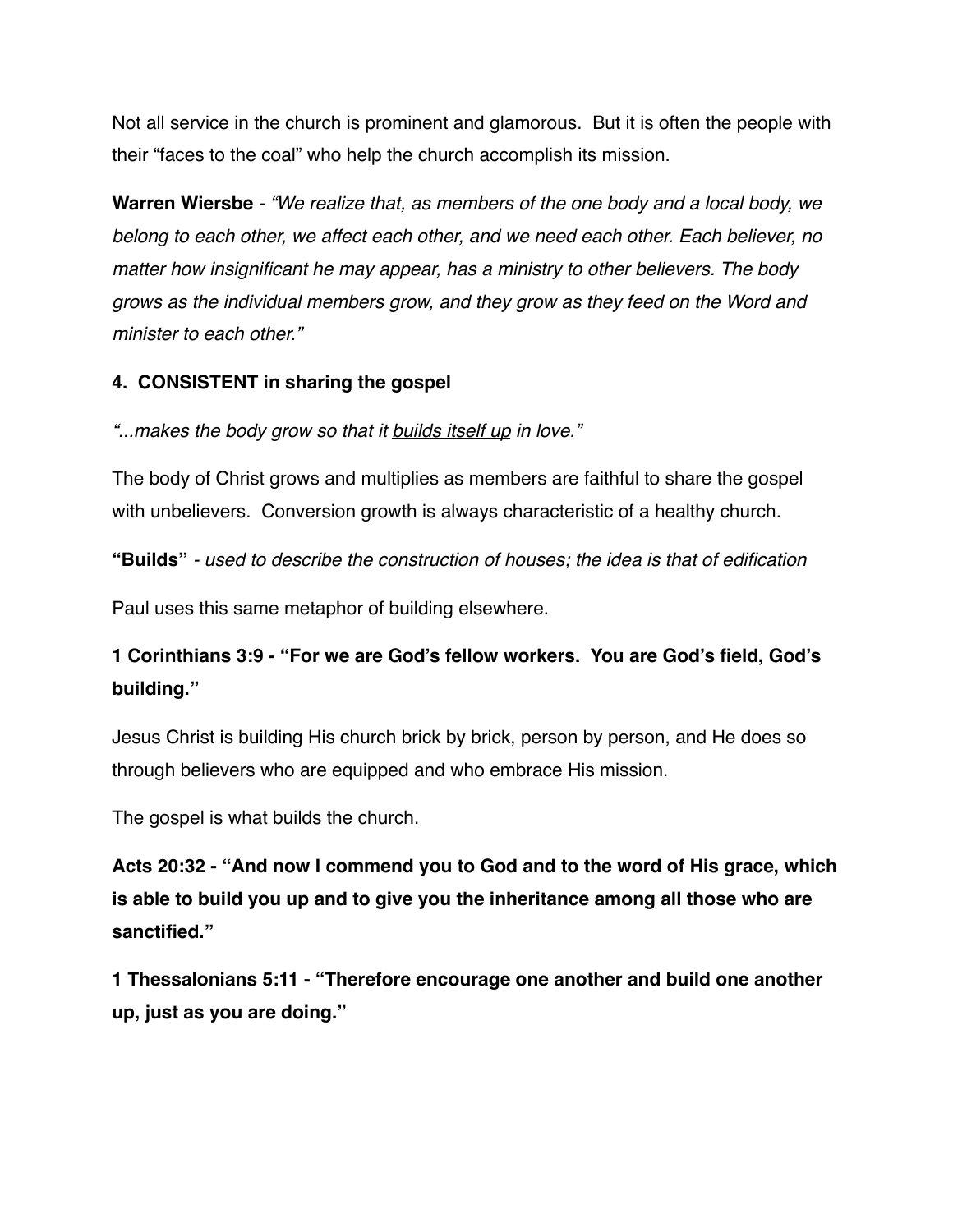The point is that the individual member helps to edify the body by receiving for himself the exhortation of the gospel and then passing it on to others. This is the kind of growth and fruitfulness that we ought to be looking for.

Notice that Paul says this only takes place "when each part is working properly."

The body is so very diverse and made up of many different parts. There is one part of the body that we tend to overlook, and yet it perhaps is the most important part. Your physical body will be no healthier than your cardiovascular system. Your heart is what pumps blood throughout the rest of your body.

What is the cardiovascular system of the body of Christ?

I believe that the answer to that question is our involvement in the mission of God for the glory of God. This is to be the heartbeat of the church.

We often measure greatness with the wrong metric. Our assumption is that attendance and "wow factor" are the measures of success. The true metric ought to be spiritually mature disciples who actively and consistently participate in the mission of God.

Instead of asking, "How many people show up," we ought to be asking, "What are those who are showing up becoming?" How are they being transformed to live on mission with Christ? Are they involved in the mission, or has the Great Commission become the Great Omission in their life?

The church exists for mission like fire exists by oxygen. If you remove oxygen, fire will die. If you decentralize mission from the life of the church, the church will die.

The last words of Jesus form the mission statement for His church:

**John 20:21 - "As the Father has sent Me, even so I am sending you."**

**Mark 16:15-16 - "Go into all the world and proclaim the gospel to the whole creation. Whoever believes and is baptized will be saved, but whoever does not believe will be condemned."**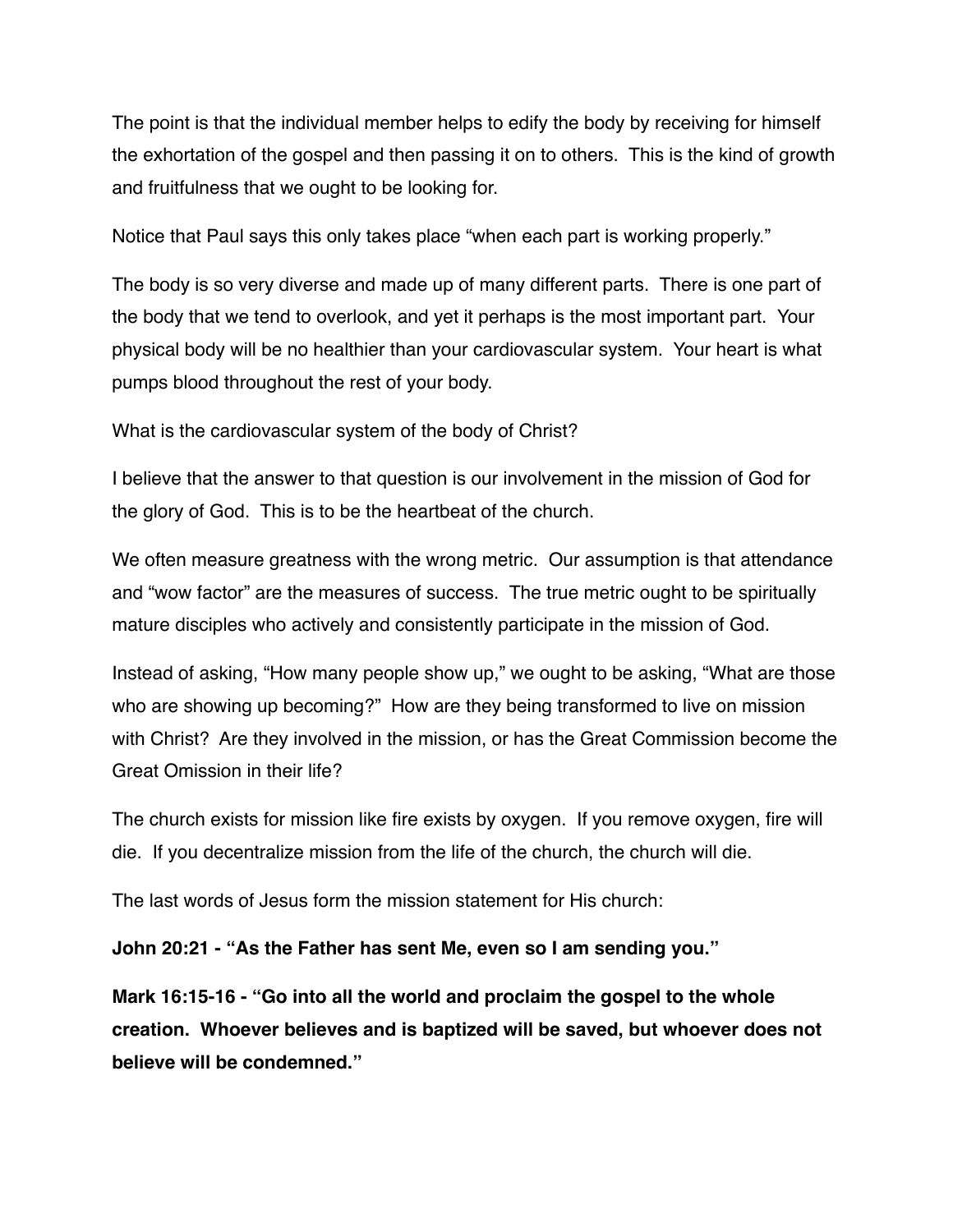**Luke 24:47-48 - "Repentance and forgiveness of sins should be proclaimed in His name to all nations, beginning from Jerusalem. You are witnesses of these things."**

**Acts 1:8 - "But you will receive power when the Holy Spirit has come upon you, and you will be My witnesses in Jerusalem and in all Judea and Samaria, and to the end of the earth."**

A summary statement of these passages could be be stated in this way: "Go and preach the gospel all over the world to every person. Go in the power of the Holy Spirit. Tell them what you have witnessed firsthand. Begin at home, tell your neighbors, and work your way to remaining world from there."

But what are the blueprints that we are to follow? Matthew's text gives us the Master's plan as well as His commission:

**Matthew 28:18-20 - "All authority in heaven and on earth has been given to Me. Go therefore and make disciples of all nations, baptizing them in the name of the Father and of the Son and of the Holy Spirit, teaching them to observe all that I have commanded you. And behold, I am with you always, to the end of the age."**

The plan involves these three key elements:

- Going where people are
- Baptizing those who believe
- Teaching them to obey

The church does not exist for you; you exist for the church and the church exists for the mission of God. The question that we had better be about answering is how can we best mobilize the saints of God to be on mission with God?

Maturity will not be realized in your life until you are consistently and intentionally sharing your faith with those around you.